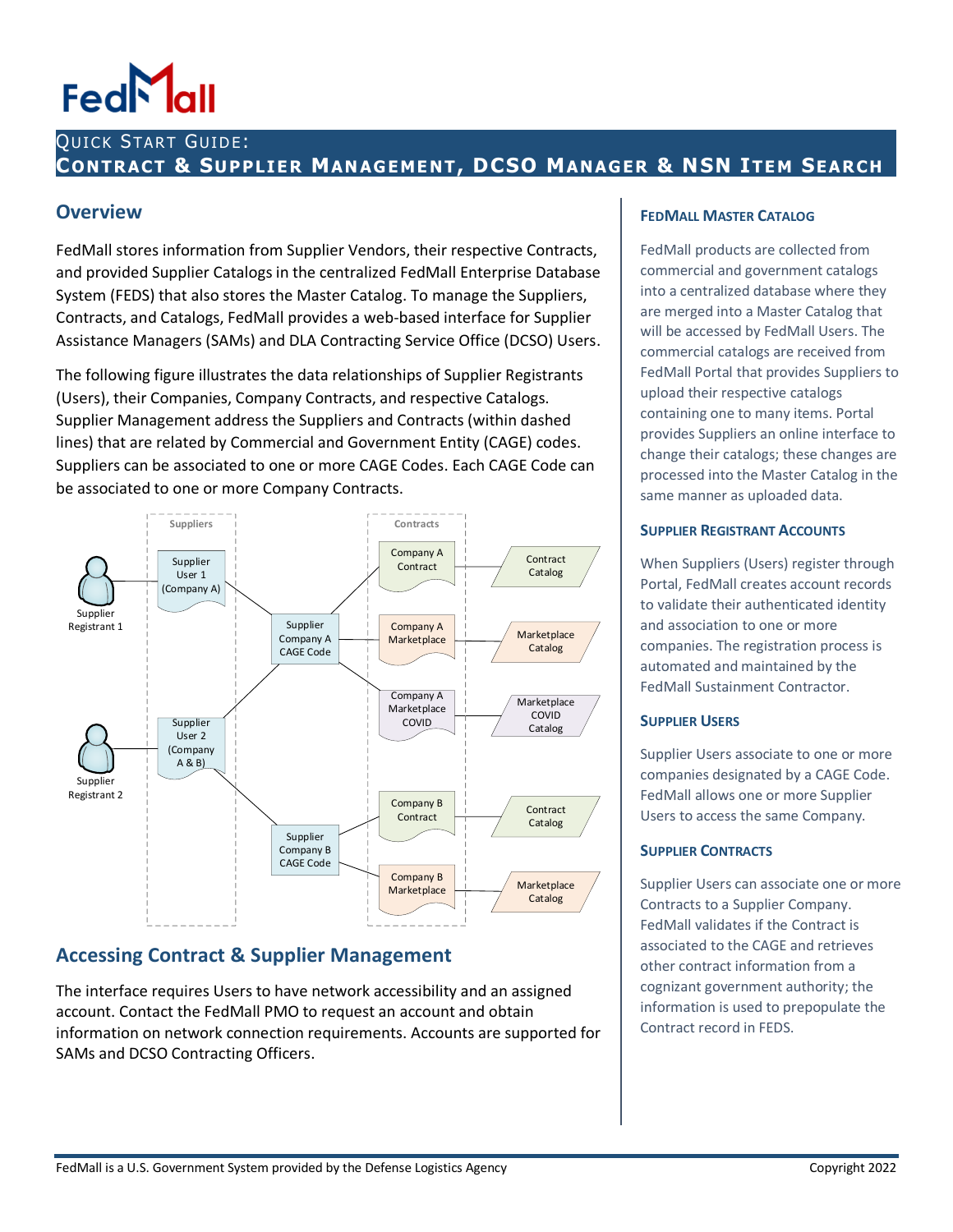## QUICK START GUIDE: **CONTRACT & SUPPLIE R MAN AGEME NT, DCSO MANAGER & NSN ITE M SEARCH**

User login implies consent to the Consent to Monitoring statement that is on the login page. After acceptance, the User is directed to the List of Contracts Interface.

The page header provides links to *Contracts* to list all



contracts, and *Suppliers* to list all supplier records the User is permitted to access. The User icon in the header provides access to User identity information, interface settings, and a *Logout* link.

# **Contract & Supplier Lists**

#### *Common List Features*

The Contracts and Suppliers list interfaces provide similar features to aid Users in finding information.

- Column headings are links to sort and reverse sort the column.
- Magnifier icons on column headings will prompt for text to filter the list of records if the character string is found anywhere in that field. More than one column filter can be applied to further narrow results.



 Checkboxes allow for opening multiple records into tabs within the Interface. Up to 10 Suppliers or Contracts can be opened into tabs.



- The [Export All] button will download all (filtered or unfiltered) records that are currently listed; this includes all record on all pages.
- A Status column alerts if the Contract is enabled, in the process of archiving, or disabled.
- The results display (10) records per page with pagination links below the table.
- **E** Links to Contracts Numbers or Supplier CAGE Codes will open that record to View/Manage.

| 8<br>ø | Contract Number 12 Q Supplier N |                    |                                                                                           | <b>Export Selected</b> |                |                                                 |
|--------|---------------------------------|--------------------|-------------------------------------------------------------------------------------------|------------------------|----------------|-------------------------------------------------|
| ø      |                                 | $\mathsf{le}$ is Q | Officer Name $\downarrow$ $2 \mathbb{Q}$ Min $\downarrow$ $2 \mathbb{Q}$ Max $\downarrow$ |                        | Q.             | Status $\mathfrak{g} \mathfrak{g} \mathfrak{g}$ |
| ø      |                                 |                    |                                                                                           | $\overline{0}$         | $\overline{0}$ | Enabled                                         |
| □      |                                 |                    |                                                                                           | 0                      | $\circ$        | Enabled                                         |
| □      |                                 |                    |                                                                                           | $\mathbf 0$            | $\mathbf{0}$   | Enabled                                         |
| $\Box$ |                                 |                    |                                                                                           | $\mathbf{O}$           | $\circ$        | Enabled                                         |
| □      |                                 |                    |                                                                                           | $\mathbf{0}$           | $\mathbf{0}$   | Enabled                                         |
| $\Box$ |                                 | $-26$              |                                                                                           | $\circ$                | 150000.55      | Enabled                                         |
| $\Box$ |                                 | $-27$              |                                                                                           | 100                    | 500000         | <b>Disabled</b>                                 |
| □      |                                 | $-14$              |                                                                                           | 50                     | 999999         | <b>Disabled</b>                                 |
|        |                                 | $-09$              |                                                                                           | 100                    | 150000         | <b>Disabled</b>                                 |
|        |                                 | $-11$              |                                                                                           | 75                     | 150000         | Enabled                                         |

#### *Contracts List*

The Contracts list displays key contract fields including Contract Number, Supplier Name, CAGE, and Contract Start and End Dates. All fields in a row will open that Contract to the View/Manage Contract page.



### *Suppliers List*

The Suppliers list displays key contract fields including Contract Number, Supplier Name, and CAGE. All fields in a row will open that Supplier to the View/Manage Supplier page.



# **Contract & Supplier Forms**

#### *Common View/Manage Record Features*

The View/Manage Record pages provide common features.

 The "back" icon (left of the page title) returns to the Contracts or Suppliers List. Sort, filter, Сd and pagination options are not recalled.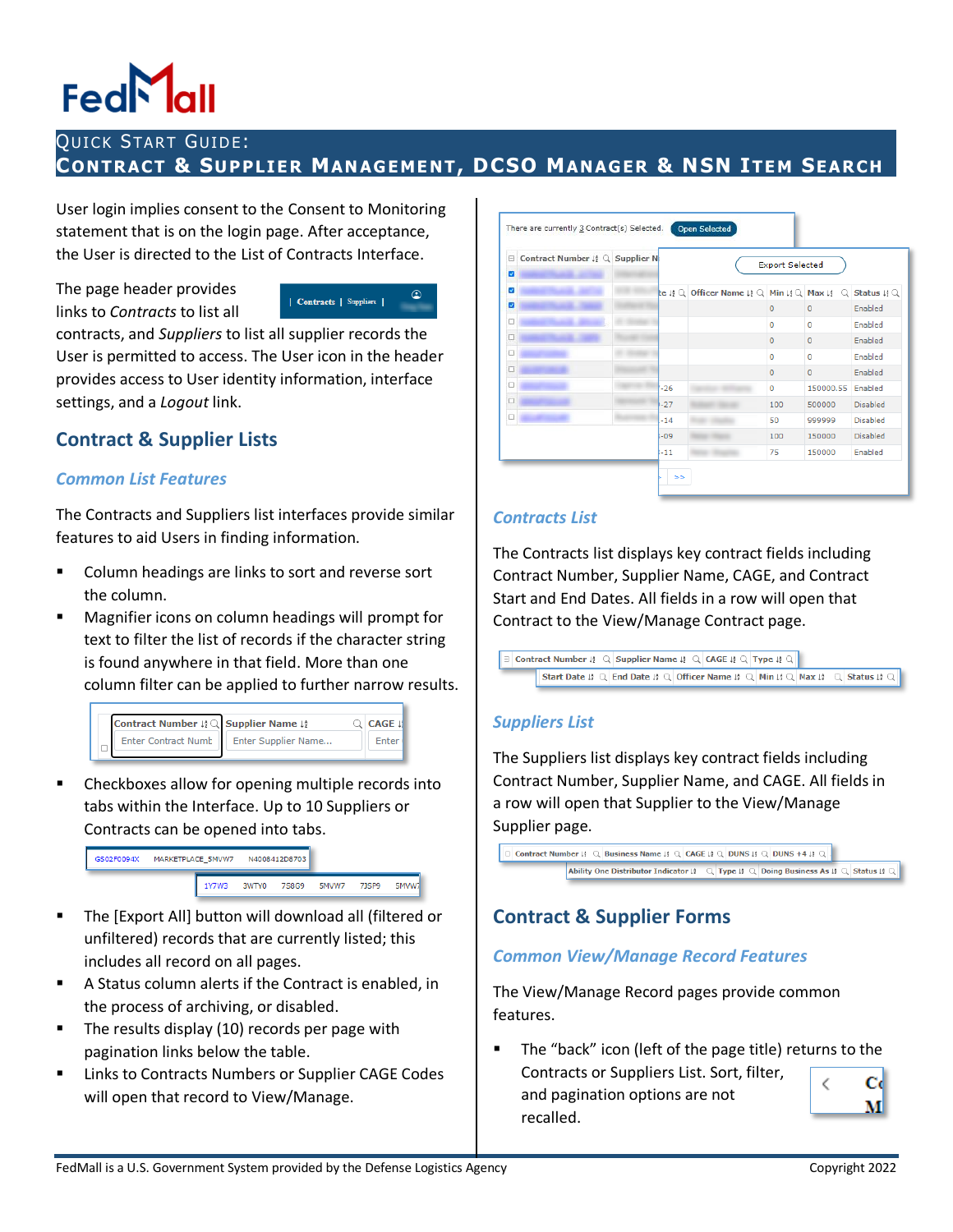# QUICK START GUIDE: **CONTRACT & SUPPLIE R MAN AGEME NT, DCSO MANAGER & NSN ITE M SEARCH**

 Data that is displayed in Form Field boxes allow the User to edit the data. If the data is not in a field box, then the data cannot be changed.



- The [Save] button will store the changes.
- **The [Print] button will send a printer-friendly report** including all the on-screen information.
- The [Export] button will download the Contract Catalog in CSV format.
- Contracts have a colored and labeled status for Active, Inactive, or Archiving as appropriate.
- All records contain Audit data that reports information on the record Creation date, Last Modification Date, and associated Users.

## *View/Manage Contract Record*

This Contract Record includes information about the Contract and sections for Mailing address. Order Routing, Contacts, Shipping destinations, and Corridors.

The PGP Certificate form element can be expanded to aid the User in viewing or editing the certificate  $\overline{R}$ information. To expand/contract, use the mouse iF5 to grab and drag the right-bottom corner of the form element.



The State Selector provides a rapid method for selecting individual states or blocks of states/territories that are grouped in CONUS and OCONUS sections. Note, the CONUS/OCONUS option does not force the selected states. For example, CONUS=Yes can be combined with shipping to Hawaii.

The Form allows Users to associate more than one corridor as appropriate. When corridor changes are saved, FEDS will re-assign the contract-corridor relationships that will send updates to Commerce for ingest.

#### *View/Manage Supplier Record*

The Supplier record includes information about the Business, and a list of associated Contracts. This feature is described in greater detail in the following section.

#### **Recommendations**

#### *Contract End Date Triggers Archival Process*

Recommend Contract Managers update Contract End Dates soonest to avoid unwanted Contract and Catalog archiving.

FedMall is designed to automatically remove Catalog Items for expired Contracts. This archive process cannot be stopped until it has completed. If the Contract End Date is on or after today, then FedMall has already initiated the process. Contracts will be disabled at the conclusion of the archive process. Contracts can be reenabled with support from the FedMall Sustainment Contractor.

### *Contract Order Values Restrict Ordering*

Recommend Contract Managers set accurate Min and Max Order Values to prevent Suppliers from receiving Orders that exceed either value.

FedMall is designed to prevent Buyers from placing orders against a contract that is less than the minimum Order value or greater than the maximum Order value. The Min and Max Order values are set at the discretion of the Contracting Officer. However, Orders placed when the Min or Max values are incorrect may fail payment processing, order fulfillment, and/or contract auditing.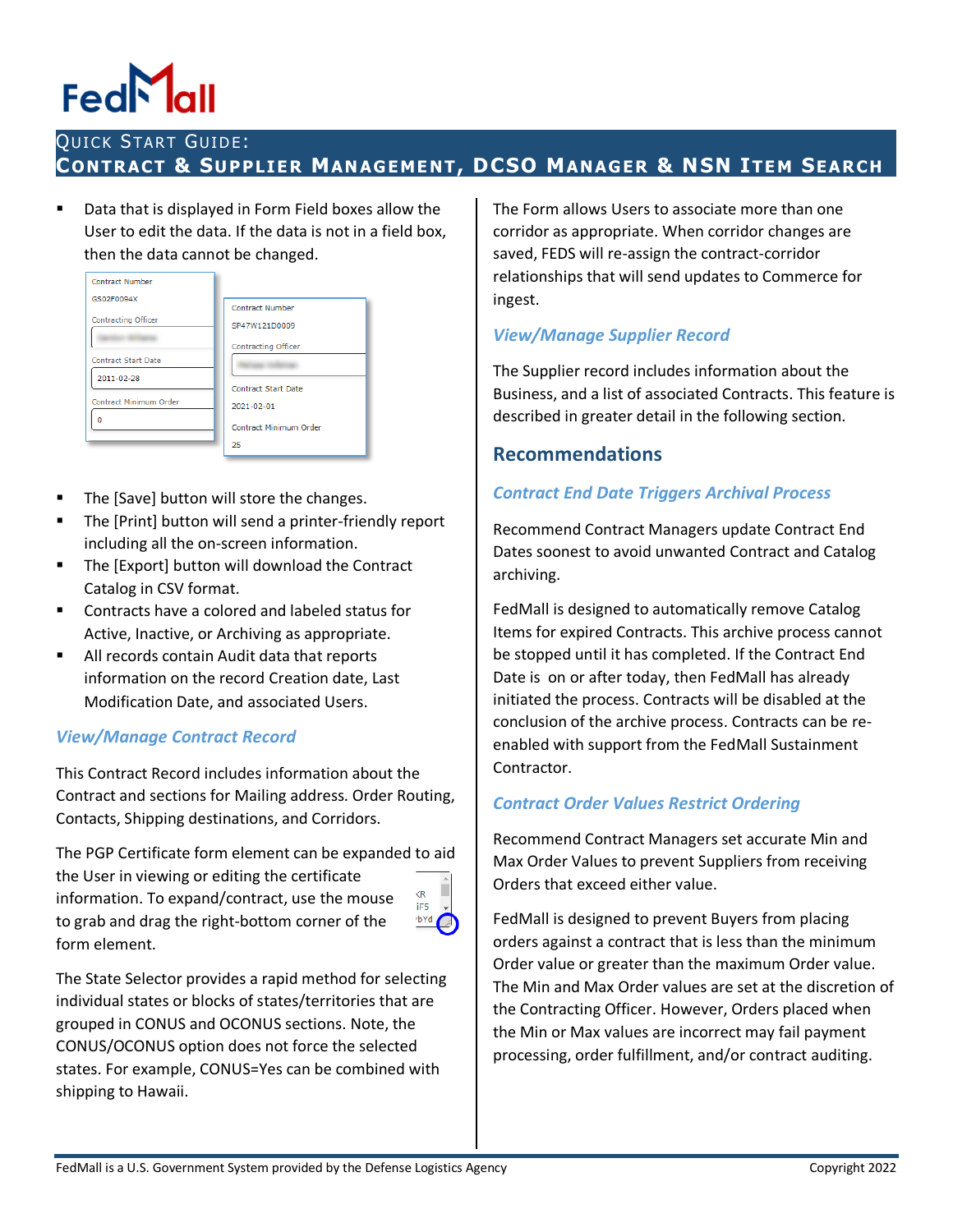## QUICK START GUIDE: **CONTRACT & SUPPLIE R MAN AGEME NT, DCSO MANAGER & NSN ITE M SEARCH**

#### *Contract Ceiling Can Prevent Order Failure*

Recommend Contract Managers set accurate Contract Ceiling Values to prevent downstream Order rejections.

FedMall is designed to prevent orders from being placed for Contracts with expenditures meeting the Contract Ceiling. During checkout, FedMall verifies per-contract cart totals will not exceed the contract ceiling. If the contract ceiling is satisfied, then FedMall disables checkout until the per-contract totals are within contract ceiling. This FedMall feature prevents downstream order rejection.

### **DCSO Manager**

#### *Managing item Catalogs under DCSO Contracts*

The DCSO Manager interface provides many similar features to that of the Contracts & Suppliers Lists. These will aid Users in sorting, searching, and finding catalogs and other relevant information. The DCSO Manager tab's implementation into the FEDSUI serves the purpose of allowing catalogs of items to be reviewed before being uploaded, and then will be either approved or rejected based on that review.

|        | <b>FEDMALL</b>                             |                       |                      |    | <b>DCSO Manager   Contracts   Suppliers</b>       |         |
|--------|--------------------------------------------|-----------------------|----------------------|----|---------------------------------------------------|---------|
|        | There are currently 1 Catalog(s) Selected. | L. Download Selected  |                      |    | <b>Approve Selected</b><br><b>Reject Selected</b> |         |
| $\Box$ | File Name 19                               | $Q$ CAGE $\downarrow$ | Q Contract Number 19 | Q. | Upload Date !!                                    | $Q$ Tir |
| o      | DCSO_TstCatalog9.csv                       | 5MVW7                 | SP47W117D0046        |    | $2021 - 11 - 30$                                  | 9:0     |
| о      | DCSO_TstCatalog10.csv                      | 5MVW7                 | SP47W117D0046        |    | $2021 - 11 - 30$                                  | 9:0     |
|        | DCSO_TstCatalog11.csv                      | 5MVW7                 | SP47W117D0046        |    | $2021 - 11 - 30$                                  | 9:0     |

All catalogs displayed on the DCSO Manager tab will have a relevant DCSO cage and contract. A catalog without a DCSO cage and contact cannot load into this list. After a catalog is reviewed by a DCSO User, they can either approve or reject that file for upload based on its contents. Once a catalog is approved, it will move on to automated catalog processing, and then Commerce. The rejected files will be removed, the DCSO User can make note of the error found within the Catalog file, and then address fixing the catalog for re-upload.

#### *Downloading a Catalog for Review*

To download a copy of a Catalog, the User must navigate to the DCSO Manager tab in the FEDSUI and proceed to select catalogs they wish to view. Select a catalog file by clicking on the checkboxes in the left-most column on the table. Once the desired files are selected, download the catalog file by clicking on the large "Download Selected" button found at the top of the page.

There are currently  $1$  Catalog(s) Selected.

**J** Download Selected

The number of catalogs selected will display next to the download button, allowing Users to keep track in case catalog selections were made across multiple pages. The selected catalogs will download as a .zip file, it is necessary to unzip and then open the file to view.



## *Catalog Approval and Rejection*

If the catalog files that the User reviewed are satisfactory, then they can proceed by clicking the green "Approve Selected" button. This will be followed by a pop-up message telling the User that approval means "the catalog(s) will be uploaded and listed on the FedMall System", and they can confirm their action.



A DCSO User that discovers an error in the catalog upload file during their review process, can proceed by clicking the "Reject Selected" button, and a similar message will appear to confirm their action.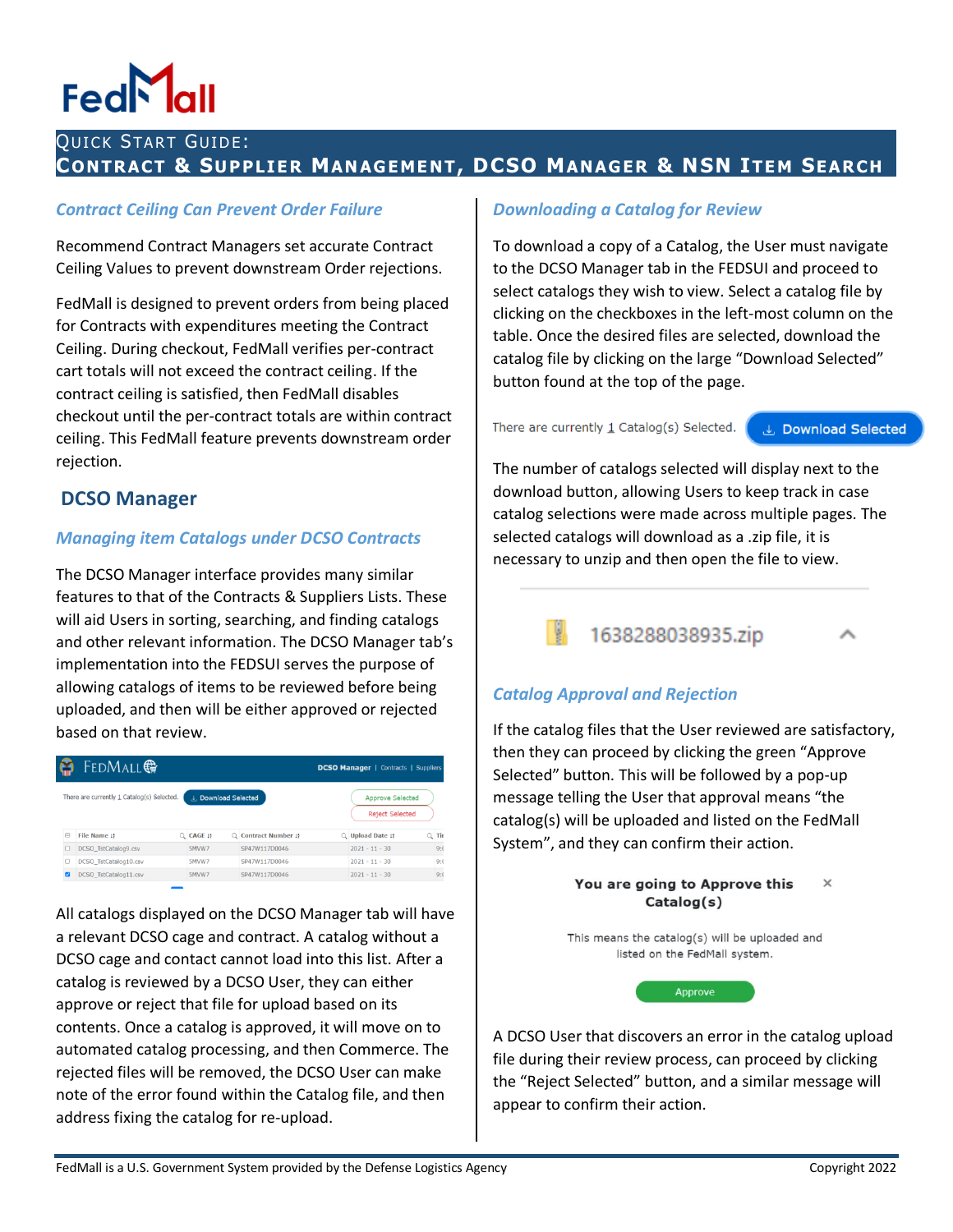# FedN

# QUICK START GUIDE: **CONTRACT & SUPPLIE R MAN AGEME NT, DCSO MANAGER & NSN ITE M SEARCH**

#### You are going to Reject this Catalog(s)

 $\overline{\mathbf{x}}$ 

This means the catalog(s) will not be uploaded and listed on the FedMall system and will require the vendor to make changes on the catalog before reuploading for approval.

Reject

#### *Sorting and Searching the DCSO Manager Table*

Any DCSO catalog uploaded for manual approval will appear queued on the table in the DCSO Manager tab. There are notable features implemented to allow the User easy, and capable searching in every column describing the catalog upload. A user can search by:

- File Name
- CAGE Code
- Contract Number
- Upload Date
- Time (of upload)

To utilize the search functionality, click the small magnifying glasses located in the header of each column.

The 'sort' functionality is located just to the right of the column titles in the table. The Use can click this small icon to sort the current list of queued DCSO Catalog Files in descending alphanumeric order, which is 1-9 then a-z.

### **NSN Item Search**

#### *Searching NSNs with NSN Item Search*

The NSN Price Search tool allows a User with the NSN Admin role to search for NSNs that exist within the FEDS Database. The User may search for an NSN by clicking the NSN Price Search link located in the Header.

NSN Item Search | Contracts | Suppliers |

Clicking the 'NSN Item Search' Link will populate the following page where Users can search for an NSN.

NOTE: The NSN Item Search tool should only be used to search for NSNs; the User shall **not** search for Commercial Items, Contracts, or CAGE Codes. If they do, it will produce an error message.

| Please enter the National Stock Number (NSN) you are looking for in the search bar below. |  |
|-------------------------------------------------------------------------------------------|--|
| National Stock Number Search                                                              |  |

#### *Populate Search Results*

To Populate results the User shall press enter or click the small magnifying glass located next to the search box.

Search results will populate via non-editable fields along with additional information displayed in tabs that are collapsible.

| <b>ISN ITEM MANAGEMENT INFORMATION</b> |  |  |  |
|----------------------------------------|--|--|--|
|                                        |  |  |  |
| <b>ISN ITEM MANAGEMENT INFORMATION</b> |  |  |  |
| ISN ITEM MANAGEMENT INFORMATION        |  |  |  |
| <b>ISN ITEM MANAGEMENT INFORMATION</b> |  |  |  |

The Arrow on each tab indicates whether that tab is either expanded or collapsed. If the User clicks on the Tab, more information regarding that NSN will display.